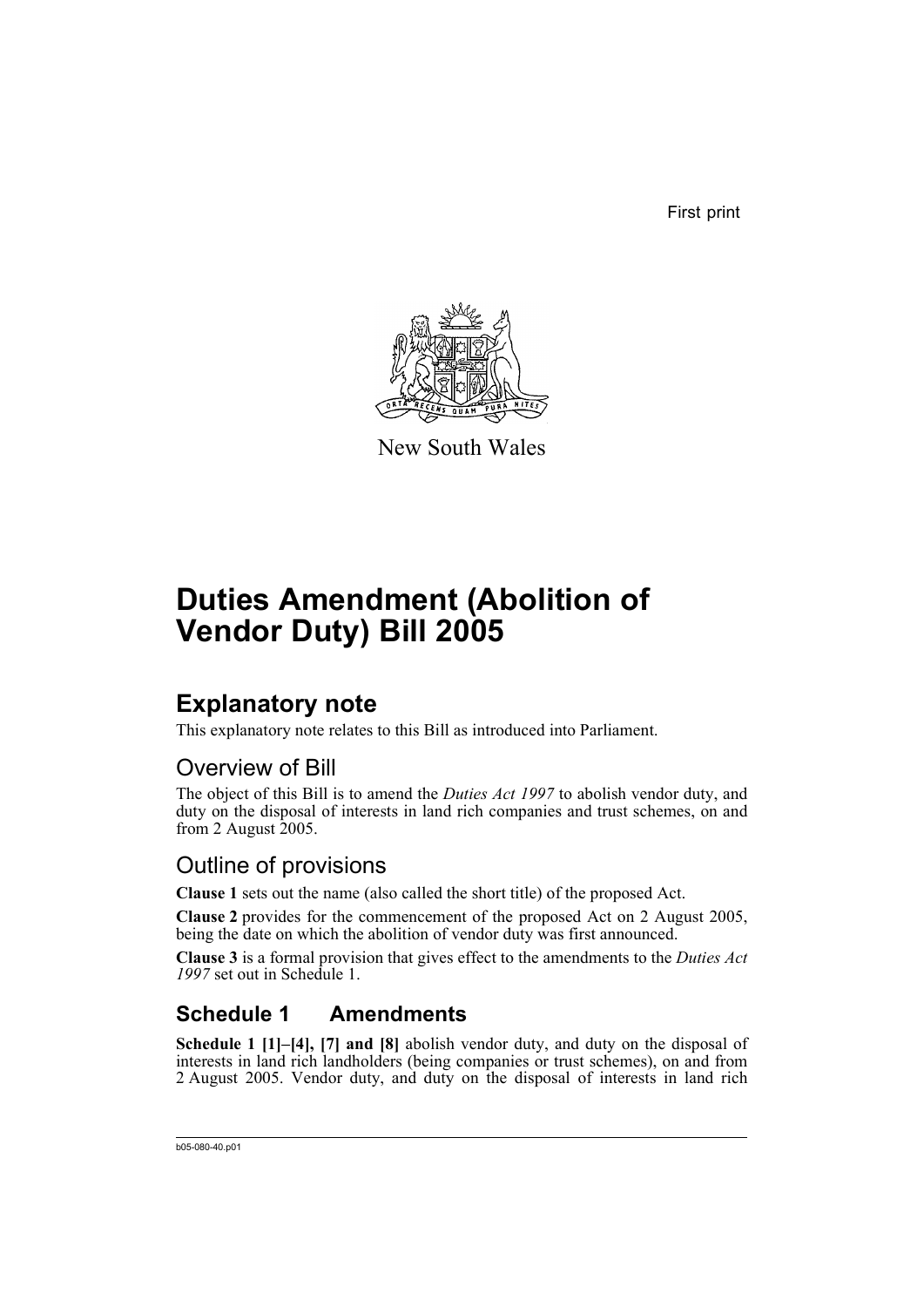Explanatory note

landholders, will continue to be payable in respect of transactions that occurred, or disposals that were made, before the abolition date.

**Schedule 1 [5] and [6]** are an anti-avoidance measure. The object of the provisions is to ensure that persons liable to pay vendor duty before the abolition date do not avoid the payment of that duty by cancelling agreements and entering into replacement agreements with respect to the same property.

**Schedule 1 [9]** provides for the making of savings and transitional regulations.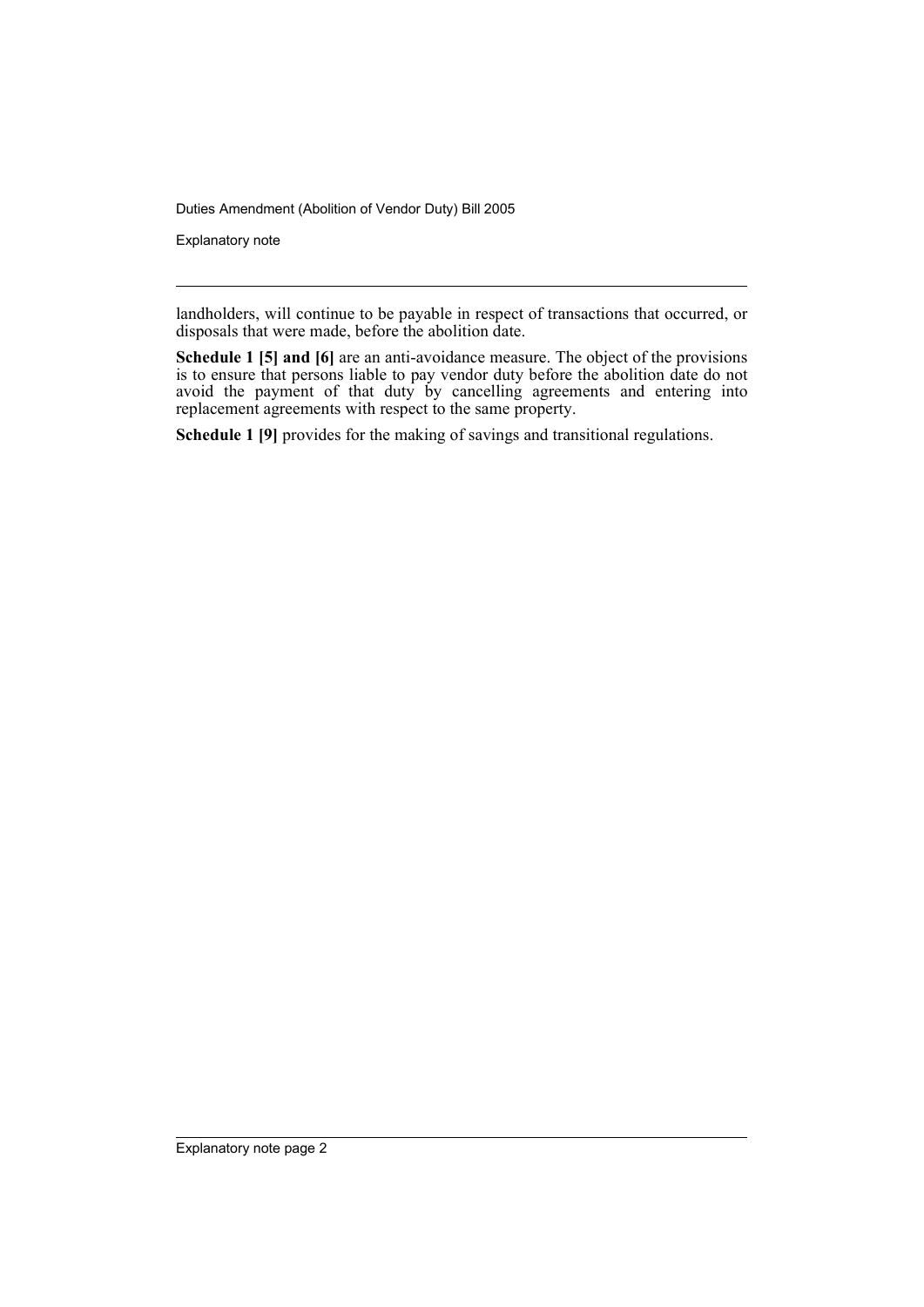First print



New South Wales

## **Duties Amendment (Abolition of Vendor Duty) Bill 2005**

### **Contents**

|      |                                     | Page |
|------|-------------------------------------|------|
|      | Name of Act                         |      |
|      | 2 Commencement                      |      |
| ्र । | Amendment of Duties Act 1997 No 123 |      |
|      | Schedule 1 Amendments               |      |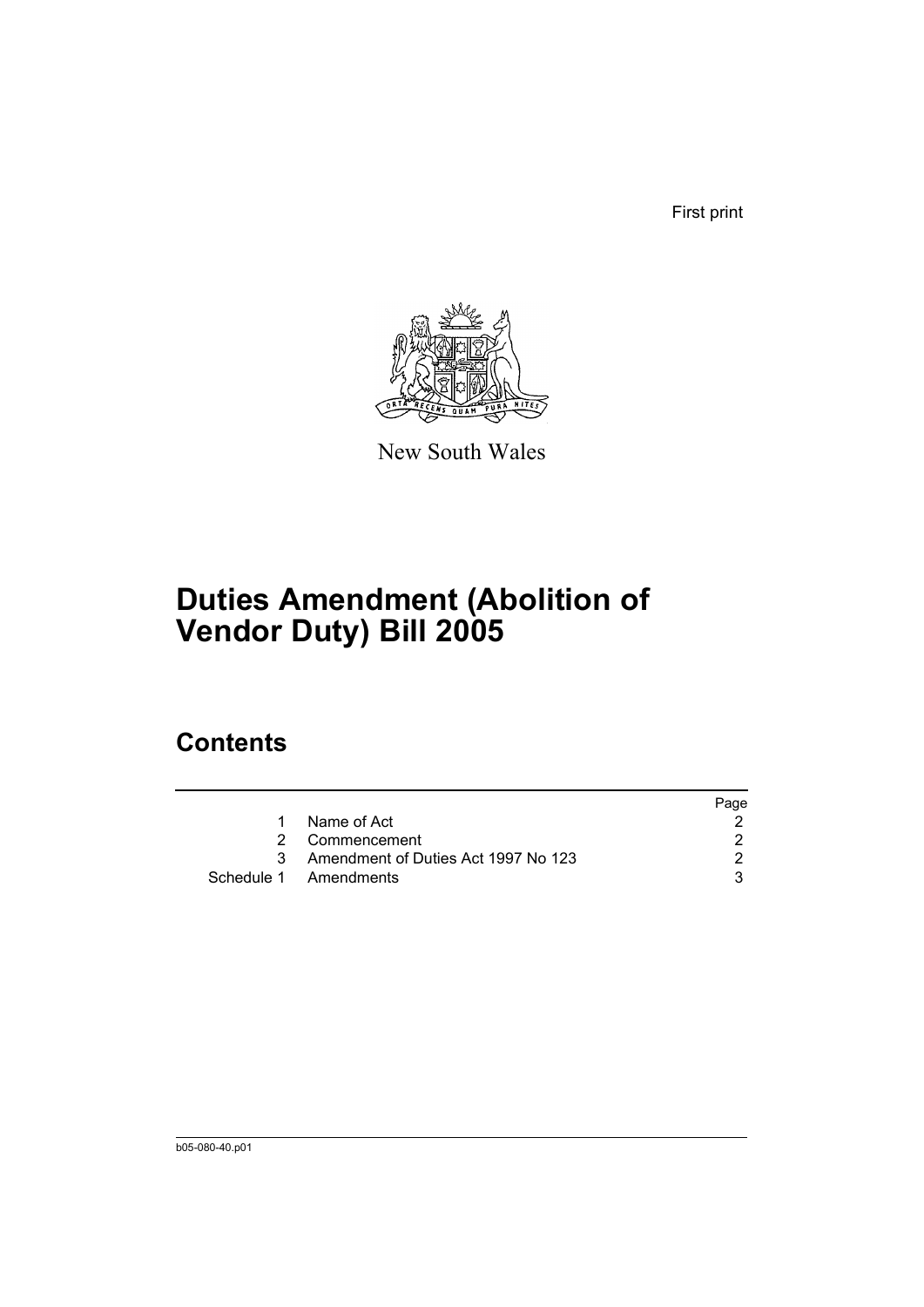Contents

Page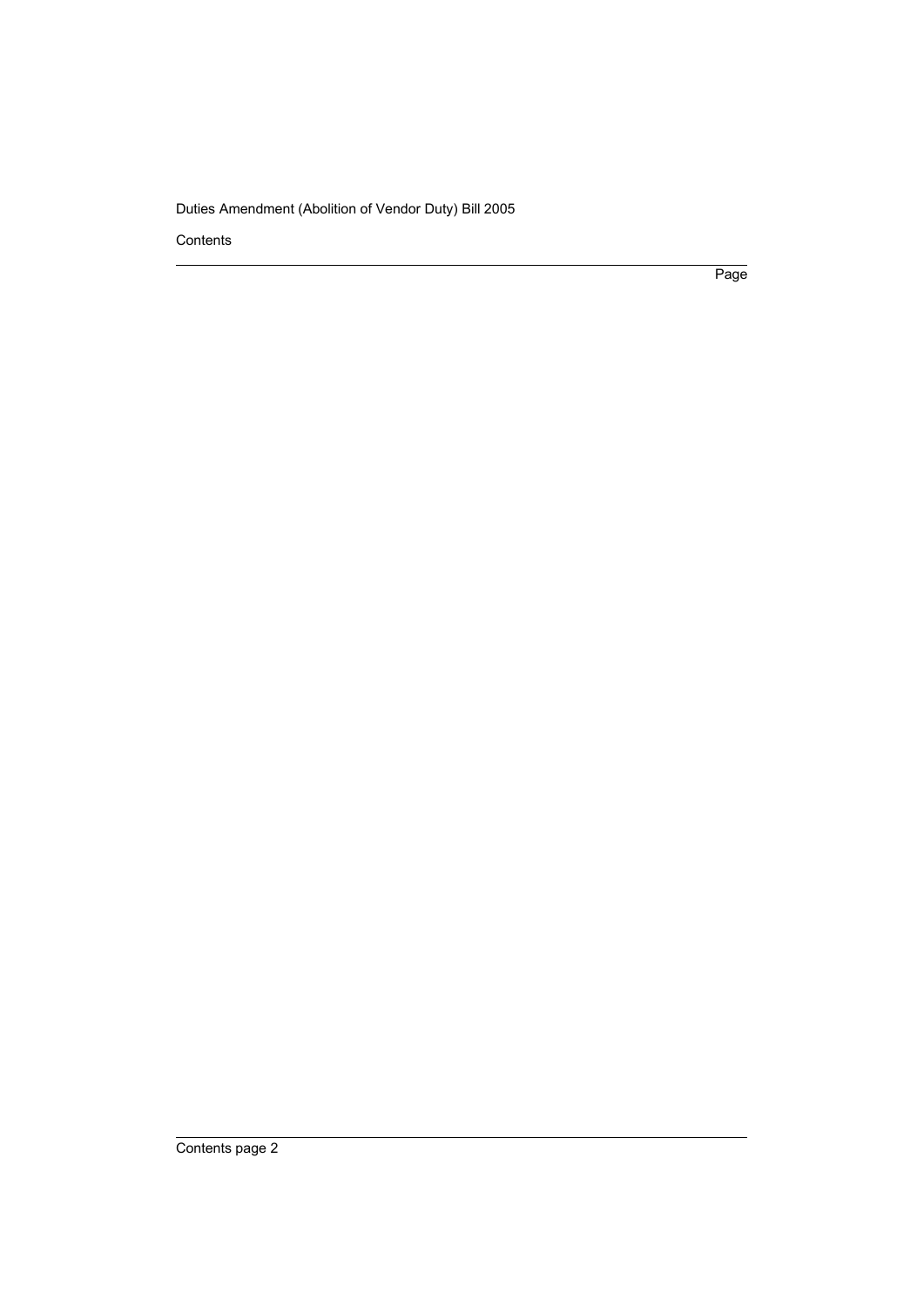

New South Wales

## **Duties Amendment (Abolition of Vendor Duty) Bill 2005**

No , 2005

#### **A Bill for**

An Act to amend the *Duties Act 1997* to abolish vendor duty, and duty on the disposal of interests in land rich landholders, on and from 2 August 2005.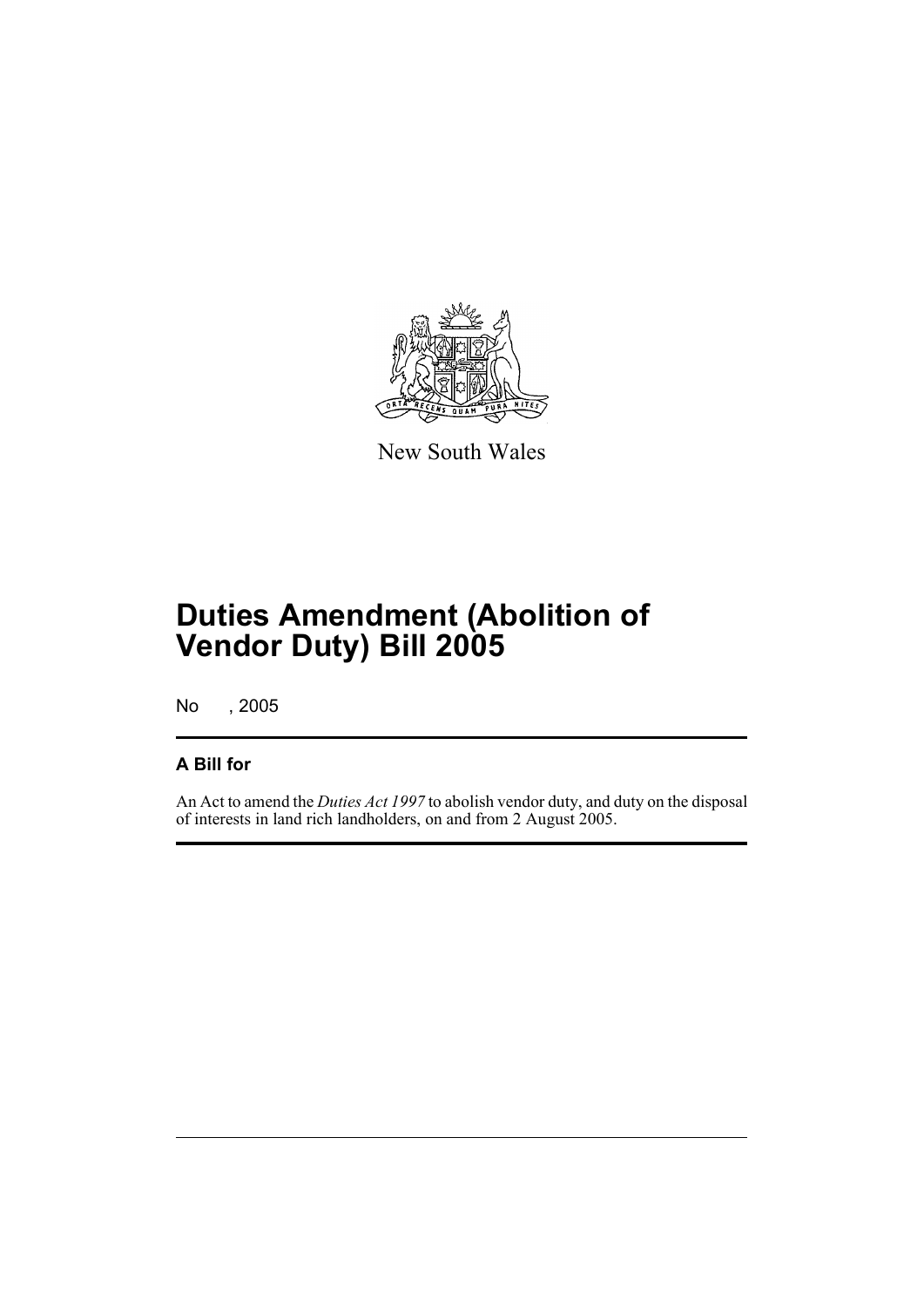<span id="page-5-2"></span><span id="page-5-1"></span><span id="page-5-0"></span>

|   | The Legislature of New South Wales enacts:                            | 1 |
|---|-----------------------------------------------------------------------|---|
|   | Name of Act                                                           | 2 |
|   | This Act is the Duties Amendment (Abolition of Vendor Duty) Act 2005. | 3 |
|   | Commencement                                                          | 4 |
|   | This Act is taken to have commenced on 2 August 2005.                 | 5 |
| 3 | <b>Amendment of Duties Act 1997 No 123</b>                            | 6 |
|   | The <i>Duties Act 1997</i> is amended as set out in Schedule 1.       | 7 |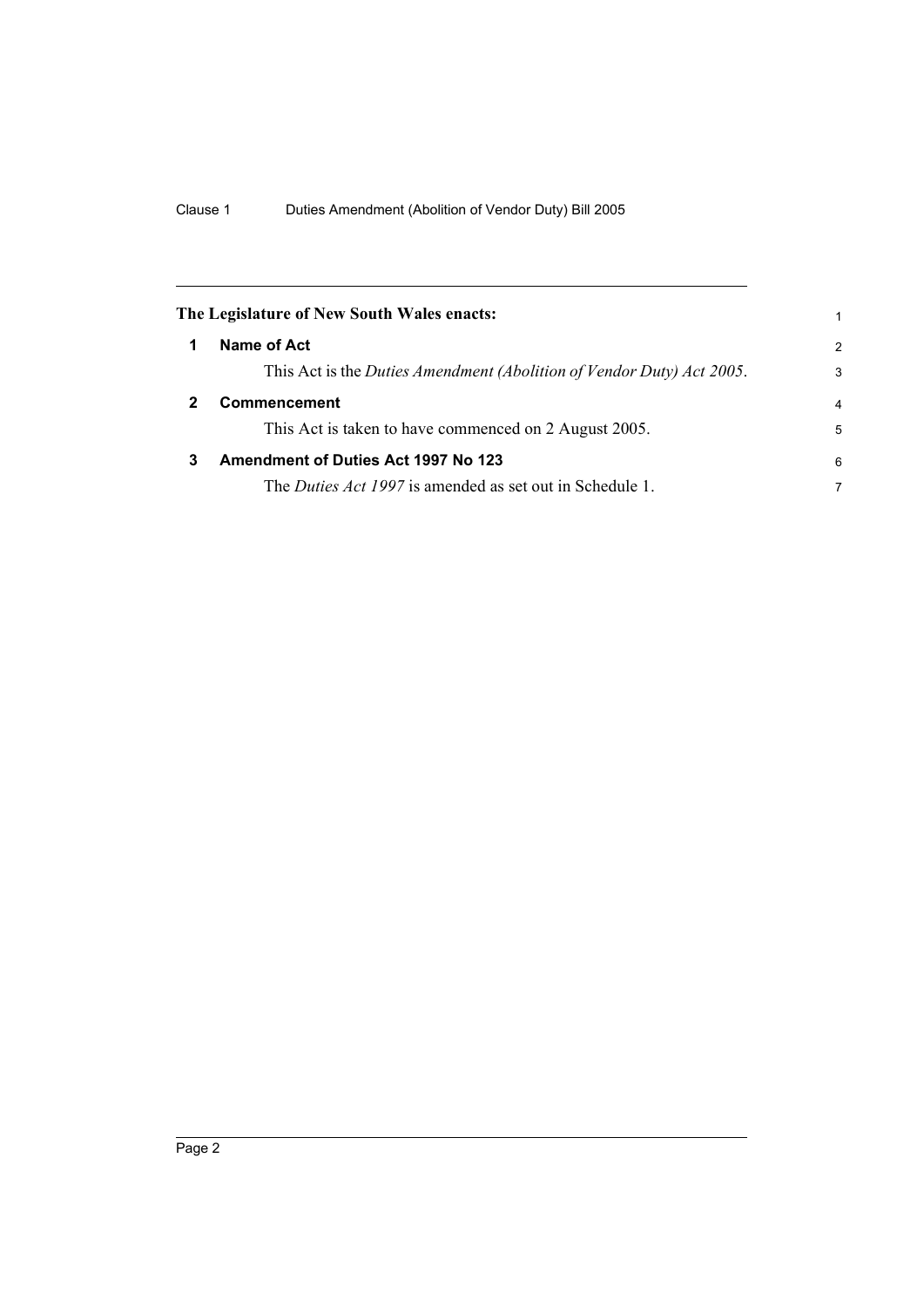Amendments Schedule 1

(Section 3)

1

2

## <span id="page-6-0"></span>**Schedule 1 Amendments**

| [1] |                                   | Chapter 4, note    |                                                                                                                                                                                                                                                                                                                                                                                                                                                          | 3                                                          |
|-----|-----------------------------------|--------------------|----------------------------------------------------------------------------------------------------------------------------------------------------------------------------------------------------------------------------------------------------------------------------------------------------------------------------------------------------------------------------------------------------------------------------------------------------------|------------------------------------------------------------|
|     |                                   |                    | Insert after the heading to Chapter 4:<br>Note. This Chapter charges duty (known as vendor duty) on certain<br>transactions. Vendor duty was introduced in 2004 and applied to certain<br>transactions occurring on or after 1 June 2004 (see clause 40 of<br>Schedule 1). Vendor duty was abolished on and from 2 August 2005.<br>Accordingly, vendor duty remains chargeable only on certain<br>transactions that occurred before that abolition date. | 4<br>5<br>$\,6\,$<br>$\boldsymbol{7}$<br>$\bf8$<br>9<br>10 |
| [2] |                                   |                    | <b>Section 145 Introduction</b>                                                                                                                                                                                                                                                                                                                                                                                                                          | 11                                                         |
|     |                                   |                    | Insert after section $145$ (1):                                                                                                                                                                                                                                                                                                                                                                                                                          | 12                                                         |
|     |                                   | (1A)               | The duty charged by this Chapter is abolished on and from<br>2 August 2005. However, the duty remains chargeable on certain<br>dutiable transactions that occurred before 2 August 2005.                                                                                                                                                                                                                                                                 | 13<br>14<br>15                                             |
| [3] |                                   |                    | Section 146 Transactions on which vendor duty is charged                                                                                                                                                                                                                                                                                                                                                                                                 | 16                                                         |
|     |                                   |                    | Insert "that occurs before 2 August 2005" after "a transfer of land-related<br>property" in section $146(1)(a)$ .                                                                                                                                                                                                                                                                                                                                        | 17<br>18                                                   |
| [4] |                                   |                    | Section 146 (1) (b)                                                                                                                                                                                                                                                                                                                                                                                                                                      | 19                                                         |
|     |                                   |                    | Insert ", but only if the transaction occurs before 2 August 2005" after "the<br>following transactions".                                                                                                                                                                                                                                                                                                                                                | 20<br>21                                                   |
| [5] |                                   | <b>Section 161</b> |                                                                                                                                                                                                                                                                                                                                                                                                                                                          | 22                                                         |
|     | Omit the section. Insert instead: |                    | 23                                                                                                                                                                                                                                                                                                                                                                                                                                                       |                                                            |
|     | 161                               |                    | <b>Cancelled agreements</b>                                                                                                                                                                                                                                                                                                                                                                                                                              | 24                                                         |
|     |                                   | (1)                | An agreement for sale or transfer is not liable to vendor duty<br>under this Chapter if the Chief Commissioner is satisfied that:                                                                                                                                                                                                                                                                                                                        | 25<br>26                                                   |
|     |                                   |                    | the agreement has been cancelled, and<br>(a)                                                                                                                                                                                                                                                                                                                                                                                                             | 27                                                         |
|     |                                   |                    | (b)<br>the agreement was not cancelled to avoid liability for<br>vendor duty by means of a subsequent agreement to<br>transfer (or by means of a transfer of) the same land-related<br>property to the transferee or to any associated person of the<br>transferee on or after 2 August 2005.                                                                                                                                                            | 28<br>29<br>30<br>31<br>32                                 |
|     |                                   | (2)                | If vendor duty has been paid on an agreement that is not liable to<br>vendor duty under this Chapter because of this section, the Chief<br>Commissioner must reassess and refund the duty if an application<br>for a refund is made within:                                                                                                                                                                                                              | 33<br>34<br>35<br>36                                       |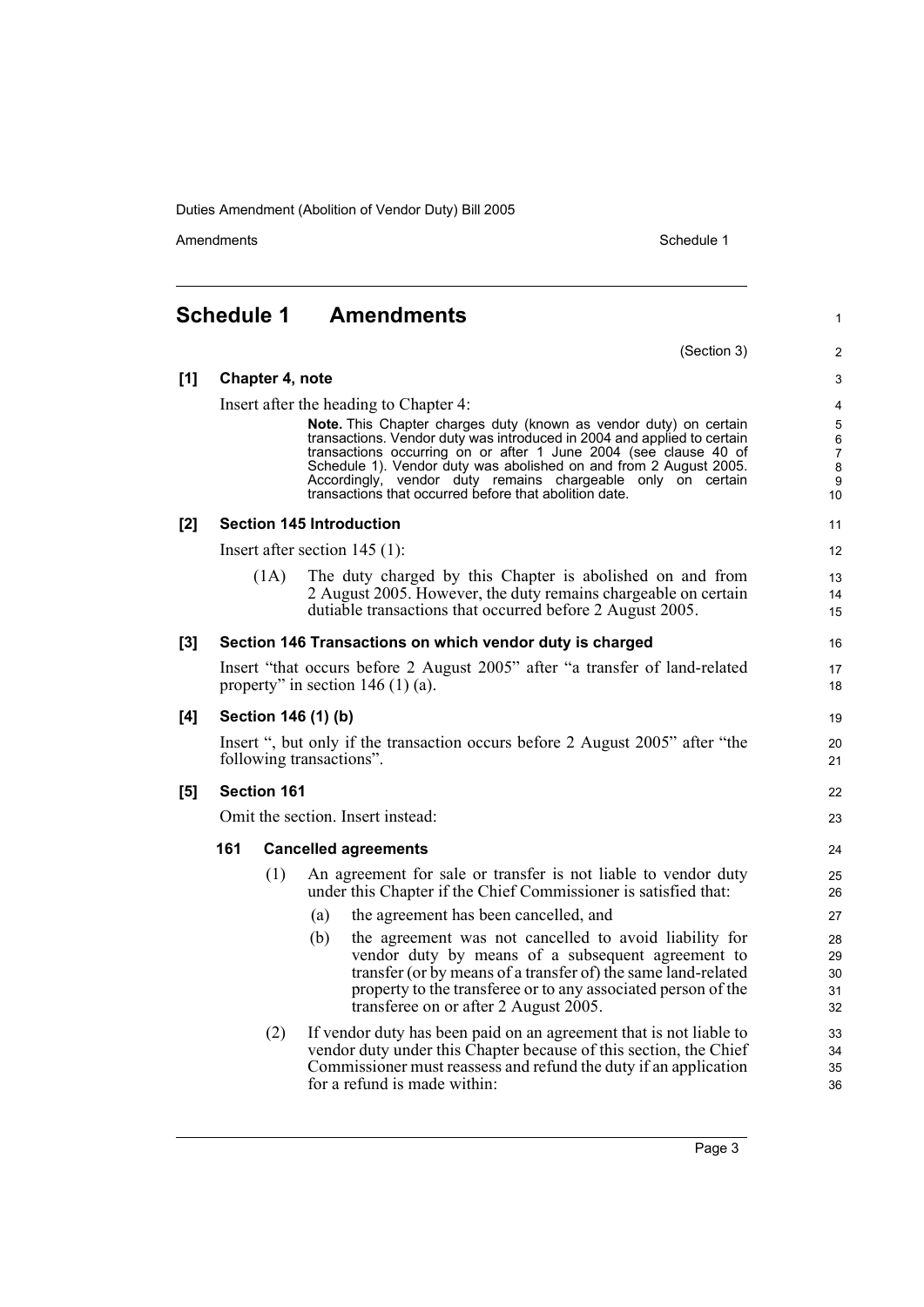#### Schedule 1 Amendments

|     |      | 5 years after the initial assessment, or<br>(a)                                                                                                                                                                                                                             | $\mathbf{1}$               |
|-----|------|-----------------------------------------------------------------------------------------------------------------------------------------------------------------------------------------------------------------------------------------------------------------------------|----------------------------|
|     |      | 12 months after the agreement is cancelled,<br>(b)                                                                                                                                                                                                                          | 2                          |
|     |      | whichever is the later.                                                                                                                                                                                                                                                     | 3                          |
|     | (3)  | In this section:                                                                                                                                                                                                                                                            | 4                          |
|     |      | <i>cancelled</i> means rescinded, annulled or otherwise terminated<br>without completion.                                                                                                                                                                                   | 5<br>6                     |
| [6] |      | <b>Section 162 Cancelled transfers</b>                                                                                                                                                                                                                                      | $\overline{7}$             |
|     |      | Omit section 162 (1). Insert instead:                                                                                                                                                                                                                                       | 8                          |
|     | (1)  | A transfer of land-related property that is effected by a written<br>instrument is not liable to vendor duty under this Chapter if the<br>Chief Commissioner is satisfied that:                                                                                             | 9<br>10<br>11              |
|     |      | the transfer instrument has been cancelled or abandoned,<br>(a)<br>and                                                                                                                                                                                                      | 12<br>13                   |
|     |      | the transfer instrument was not cancelled or abandoned to<br>(b)<br>avoid liability for vendor duty by means of a subsequent<br>transfer of the same land-related property to the transferee<br>or to any associated person of the transferee on or after<br>2 August 2005. | 14<br>15<br>16<br>17<br>18 |
| [7] |      | <b>Section 163 Overview</b>                                                                                                                                                                                                                                                 | 19                         |
|     |      | Insert after "Chapter 4." in the note to section 163:                                                                                                                                                                                                                       | 20                         |
|     |      | As vendor duty was abolished on and from 2 August 2005, duty is<br>chargeable under Part 3 only on a disposal by a person of an interest in<br>a land rich landholder that was made before that date.                                                                       | 21<br>22<br>23             |
| [8] |      | Section 163N What is a "relevant disposal"?                                                                                                                                                                                                                                 | 24                         |
|     |      | Insert after section $163N(1)$ :                                                                                                                                                                                                                                            | 25                         |
|     | (1A) | However, the disposal is a relevant disposal only if it was made<br>before 2 August 2005.                                                                                                                                                                                   | 26<br>27                   |